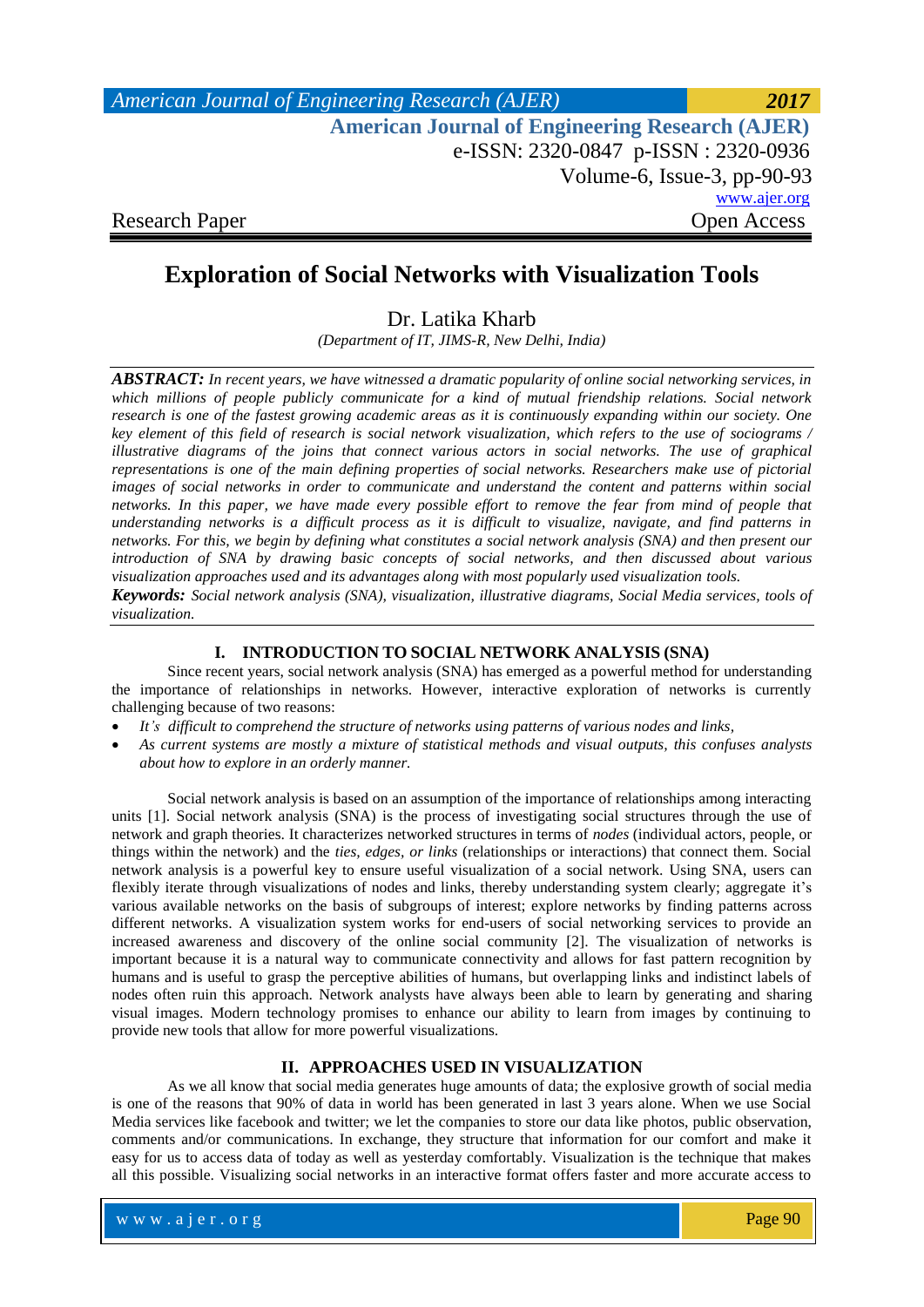# *American Journal of Engineering Research (AJER) 2017*

the network analysis. It helps us to group our relationships and friend groups by visualizing the concepts and links that were used. Visualizing social networks is more than simply creating intriguing pictures; it is about generating *learning* situations: "images of social networks have provided investigators with new insights about network structure and have helped them communicate those insights to others" [3]. They help the marketers and advertisers to get benefit from that big data. When exchange of information between users and social network is transparent; people can view their life patterns on social media in entirely new way.

In this paper, seven less-common yet very useful data visualization approaches have been discussed briefly:

- Slopegraphs
- Parallel Coordinates
- Alluvial Diagrams
- Sunbursts
- Circle Packing
- Horizon Charts
- Streamgraphs

Though these approaches of visualization are somewhat well-established and have proven their worth for many applications; however, communicating complex topics  like  hierarchies, longitudinal data, and multivariable comparisons, and so on—often involve more advanced visualizations with corresponding depth [4].

**1. Slopegraphs  —**Slopegraphs are a special type of a line chart where two or more sets of values are compared by connecting each group's values on one scale to their values on the second scale. The two scales have identical maximum and minimum values to make it very easy see whether each group increases, decreases, or remain similar between the two categories: highlighted to show interest and graying out for disinterest.

**2. Parallel Coordinates  —**A parallel coordinates graph shows multiple variables alongside one another with each scaled from highest to lowest value :highest at the top, lowest at the bottom and with lines connecting each entity's position for each variable, horizontally across the graph.

**3. Alluvial Diagrams**  $\Box$   $\Box$ Alluvial diagrams show how various nodes flow together or apart across stages representing multiple time periods. In these diagrams, width of the streams shows size within each category.

**4. Sunbursts  —**Sunbursts show a hierarchical structure in a circular layout, with each ring outward representing a deeper level of the hierarchy. Ring segments are usually sized by the number of members within that segment.



**Figure 1:** Figure of Slopegraphs , Parallel Coordinates, Alluvial Diagrams, Sunbursts , Circle Packing , Horizon Charts and Streamgraph( from top to right)

w w w . a j e r . o r g Page 91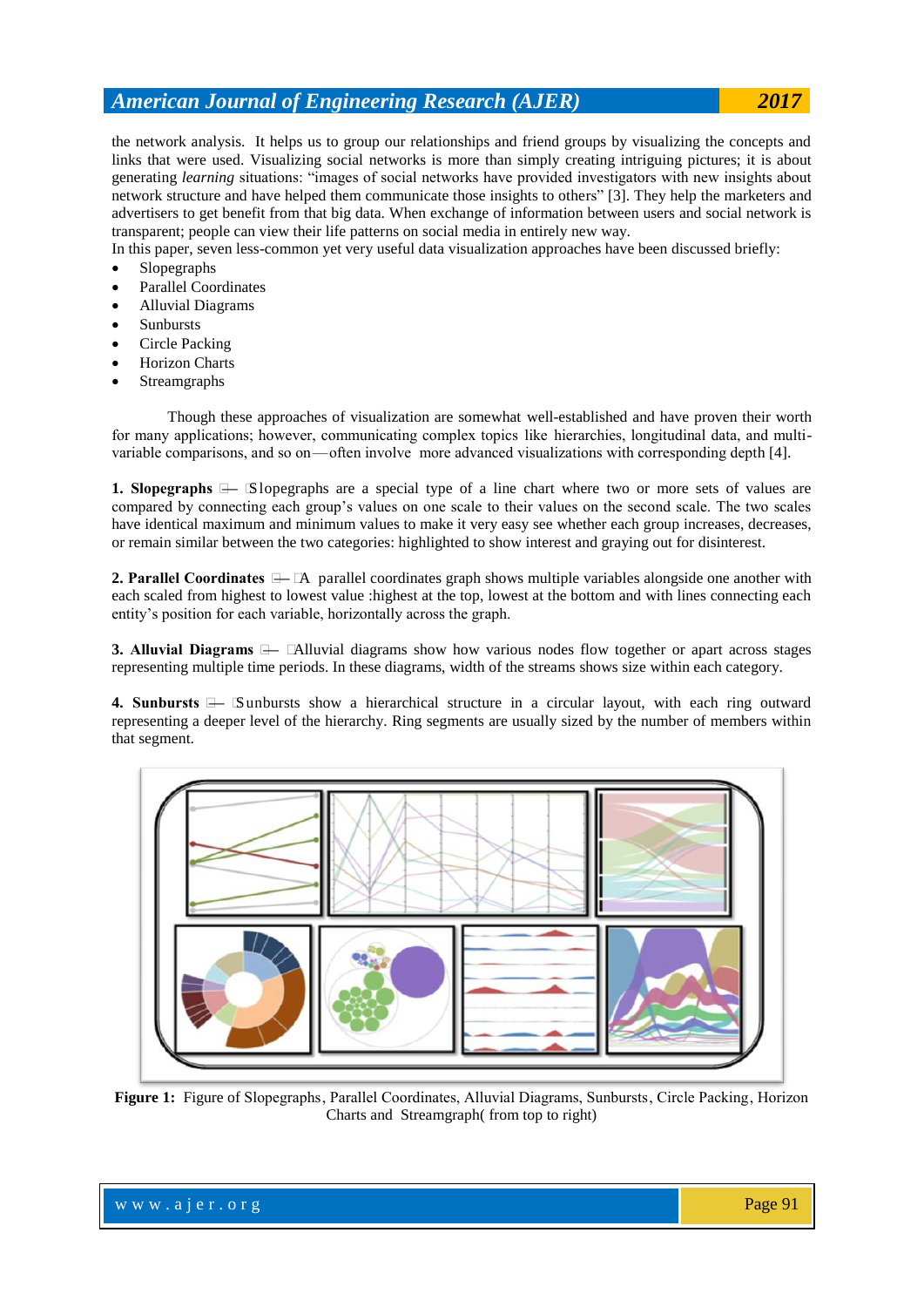**5. Circle Packing  —**Circle packing diagrams show groups as tightly-organized circles, and are often used to show hierarchies where smaller groups are either colored similarly to others in the same category, or nested within larger groups.

**6. Horizon Charts  —**Horizon charts show time-series data with both negative and positive values on the vertical scale, using coloring or shading to show negative values.

**7. Streamgraph  —**Streamgraphs show how the size or proportions of groups vary over time, with vertical width of the "stream" representing the size of that entity. Streamgraphs can use either a fixed scale, where change in the overall size of all groups can be seen, or a relative scale, where all groups consistently add to 100% (similar to an area chart).

#### **III. ADVANTAGES OF VISUALIZATION**

The modes of network communication evolve constantly to improve its efficiency and clarity. Generally, there are no wrong ways to communicate information but the traditional methods are slowly giving their way to data visualization. Although data visualizations are easier to understand and look more attractive to the audience, it is crucial to achieve a perfect balance between visual appeal and functionality. Data visualization is in the first place used to improve efficiency of the communicated information. A beautiful presentation which, however, fails to emphasize relevant data or is not clear enough is of little value. For that reason it is highly important to make sure that the presented data are clear and understandable, and only then focus on aesthetically appealing and attention drawing design. Just as important is to support the communicated information with additional materials such as official statistic data, facts, examples, etc. if you want the audience to accept your view/interpretation.

If one is unable to decide between communication of data in the "raw" form or using visualisation methods such as graphs, dials, charts, etc. instead, the following overview of advantages of data visualisation may help to clear the doubt:

- **Clarity.** It is a lot easier to understand a dial or graph than numbers i.e. viewer understands what you are trying to say at a first sight.
- **Saving time.** Since a "picture is worth a million words", using data visualisation helps the audience quickly absorb and interpret the presented data. As a result, data visualisation enables you to present a considerably larger amount of data in comparison to the textual format which often requires repetition in order to help the audience understand the information.
- Less confusion. It is not difficult to get confused when dealing with lots of numbers as you actually need to memorize them to be able to understand the communicated information. Using visual presentation of numbers, however, dramatically reduces confusion because the audience does not need to process the numbers to be able to see where you are going.
- **Aesthetic appeal.** Visualizations look better and attract more attention than the textual format. They are also more likely to keep the audience interested in your presentation.

| Visualization Tool | Description of Visualization Tool                                                                            |
|--------------------|--------------------------------------------------------------------------------------------------------------|
| <b>COMMETRIX</b>   | It is an exploratory analysis tool for dynamic network data. Its focus is on analyzing evolving patterns of  |
|                    | electronic communication.                                                                                    |
| <b>CENTRIFUGE</b>  | It offers analysts and investigators an integrated suite that can help them rapidly understand and visualize |
|                    | discoveries by interacting with data, collaborate to draw conclusions.                                       |
| <b>CUTTLEFISH</b>  | It is a network workbench application that visualizes the networks with some of the best known layout        |
|                    | algorithms.                                                                                                  |
| <b>CYTOSCAPE</b>   | Cytoscape is an open source software platform for visualizing molecular interaction networks                 |
| <b>EGONET</b>      | EgoNet helps you create the questionnaire, collect data and provide general global network measures.         |
| <b>GEPHI</b>       | Gephi is an interactive visualization and exploration platform for all kinds of networks and complex         |
|                    | systems. Gephi is a tool for people that have to explore and understand graphs.                              |
| <b>GRAPH-TOOL</b>  | Graph-tool is an efficient Python module for manipulation and statistical analysis of networks.              |
| <b>GRAPHCHI</b>    | It is to bring web-scale graph computation, such as analysis of social networks, available to anyone with a  |
|                    | modern laptop.                                                                                               |
| <b>GRAPHVIZ</b>    | It is open source graph visualization software and has many useful features for concrete diagrams, such as   |
|                    | options for colors, fonts, tabular node layouts, line styles, hyperlinks, and custom shapes.                 |
| <b>INFLOW</b>      | In Flow performs network analysis AND network visualization in one integrated product.                       |
| <b>JUNG</b>        | It is a software library that provides a common and extensible language for the modelling, analysis, and     |
|                    | visualization of data that can be represented as a graph or network.                                         |
| <b>KEYNETIO</b>    | Keynetiq is an innovative platform for Organizational Network Analysis. It's designed to map, visualize and  |
|                    | analyze networks of people and relations between them, revealing how organizations really operate in day-    |

### **IV. TOOLS OF VISUALIZATION**

Here is a tabular description of top Social Network Analysis and Visualization Tools [5] [6]: